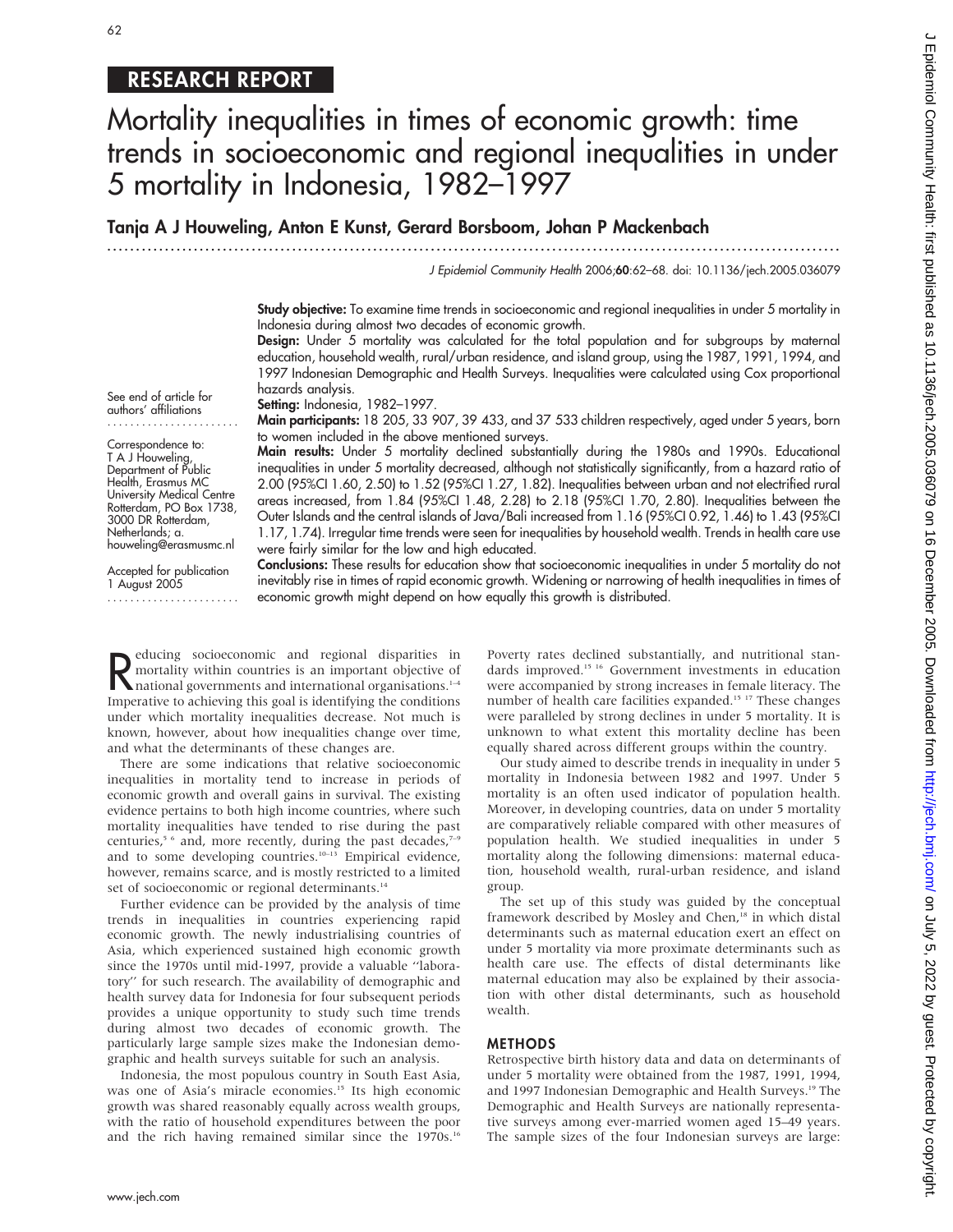11 884, 22 909, 28 168, and 28 810 women respectively. Response rates were high: 97% and above.

We defined under 5 mortality as the number of deaths under age 60 months per 5000 person years during the six years preceding the survey. Using person years instead of births as denominator assured that exactly the same information was used as in the analyses on mortality inequalities, as explained below. We used 5000 person years to obtain rates that have a roughly similar interpretation to the probability of dying within five years after birth. Children could enter the time frame at birth (in case they were born during the time frame) or at any age until 59 months (in case they were born before the start of the time frame). Data on age at death were available in months for deaths at age 2 years and below, and in years for deaths above that age. In the analyses, age at death in months was used where available. A six year time frame was used to ensure reasonable statistical power while limiting the recall bias involved with long time frames. Adjacent time frames partly overlap, which might lead to conservative estimates of changes over time.

Under 5 mortality was calculated for the total population and for educational, wealth, community, and island subgroups. Maternal education was categorised into four groups: "no education", "some primary education", "primary completed'', and ''some secondary schooling and higher''. Household wealth was measured using an index based on ownership of assets, consisting of durable consumer goods, water and sanitation facilities, and housing quality. The assets were combined into a wealth index using weights derived through principal components analysis.<sup>20</sup><sup>21</sup> Despite its limitations, $22$  this index has gained fairly wide acceptance as a measure of economic status in developing countries.<sup>21</sup> <sup>23</sup> The principal components analysis was performed on a pooled dataset containing all survey years, with households as units of analysis. Consequently, the weighting scheme for the assets was the same for all years. Households were categorised into wealth groups, each consisting of 25% of the total household population in the pooled dataset. By using the same cut off points for all years to construct wealth groups, changes over time in wealth could be taken into account.

We distinguished three community types: urban, electrified rural, and not electrified rural. Rural-urban residence and the availability of electricity are known to influence child survival.<sup>24</sup> Electricity was measured at the household level. As electricity is often communally provided, it is associated with community level availability and quality of infrastructure and services. Nevertheless, it may measure some household level effects in addition to community level effects.

Finally, we distinguished between the islands of Java and Bali—the political and economic centre of Indonesia—and the more peripheral Outer Islands, consisting of all other islands.

Inequalities in under 5 mortality by educational attainment, household wealth, rural/urban residence, and island group were estimated using Cox proportional hazards regression analysis. Inequalities were expressed in terms of hazard ratios, giving the ratio of the hazard of dying before age 60 months when comparing deprived with better off subgroups. For each of the determinants, inequalities in under 5 mortality were calculated for four periods separately using one regression model including an interaction term between predictor and survey year (survey year defined as ordinal variable). Overall time trends in inequality were tested by including survey year as continuous variable (instead of as ordinal variable) in the regression model. The trend estimates give the factor with which the hazard ratio changes between the 1987 and 1997 survey when modelling a linear time trend in effect.

Next, we assessed to what extent the observed inequalities could be explained by the other socioeconomic and regional determinants studied. For this purpose we added maternal education, household wealth, rural/urban residence, and island group to all the initial models. Both their main effects and their interaction effects with survey year were included, to allow for changes in their effect over time.

The demographic and health surveys are based on a cluster sampling scheme. Observations within clusters are likely to be more similar than those obtained through a simple random sample. To obtain correct confidence intervals around the hazard ratios and trend estimates, this design effect needs to be taken into account. Standard errors were obtained by bootstrapping the Cox analyses, keeping the number of clusters per survey year constant. For every model, 500 bootstrap replications were obtained.<sup>25</sup>

For each mother, on average, 1.5 children were included in the study. This intra-household dependency had no

| Subgroups             | % Of children in category (number of deaths) |              |              |              |  |  |  |  |  |
|-----------------------|----------------------------------------------|--------------|--------------|--------------|--|--|--|--|--|
|                       | 1982-1987                                    | 1986-1991    | 1989-1994    | 1992-1997    |  |  |  |  |  |
| Maternal education    |                                              |              |              |              |  |  |  |  |  |
| No education          | 20 (261)                                     | 17(317)      | 15(317)      | 12 (166)     |  |  |  |  |  |
| Some primary          | 44 (500)                                     | 38 (779)     | 34 (613)     | 28 (371)     |  |  |  |  |  |
| Primary completed     | 20 (165)                                     | 26 (424)     | 28 (452)     | 31 (416)     |  |  |  |  |  |
| Some secondary plus   | 16(70)                                       | 19 (157)     | 24 (275)     | 29 (212)     |  |  |  |  |  |
| Household wealth      |                                              |              |              |              |  |  |  |  |  |
| Poor                  | 28 (394)                                     | 30 (646)     | 29 (670)     | 20 (347)     |  |  |  |  |  |
| Next-poor             | 28 (286)                                     | 27 (469)     | 24 (442)     | 23 (280)     |  |  |  |  |  |
| Next-rich             | 25 (224)                                     | 25 (428)     | 25 (387)     | 29 (365)     |  |  |  |  |  |
| <b>Rich</b>           | 19 (92)                                      | 18 (129)     | 21 (152)     | 28 (173)     |  |  |  |  |  |
| Community type        |                                              |              |              |              |  |  |  |  |  |
| Not-electrified rural | 49 (580)                                     | 49 (987)     | 39 (839)     | 22 (390)     |  |  |  |  |  |
| Electrified rural     | 24 (241)                                     | 22 (329)     | 33 (550)     | 52 (554)     |  |  |  |  |  |
| Urban                 | 27 (176)                                     | 29 (361)     | 28 (268)     | 26 (219)     |  |  |  |  |  |
| Island group          |                                              |              |              |              |  |  |  |  |  |
| Outer Java/Bali       | 40 (435)                                     | 44 (744)     | 43 (793)     | 44 (606)     |  |  |  |  |  |
| Java/Bali             | 60 (562)                                     | 56 (933)     | 57 (864)     | 56 (559)     |  |  |  |  |  |
| Total*                | 18205 (997)                                  | 33907 (1677) | 39433 (1657) | 37533 (1165) |  |  |  |  |  |

Table 1 Distribution of children and number of deaths under age 60 months, by subgroup, Indonesia, Demographic and

\*Total number of children and total number of deaths. As the number of missing values varies between variables, the total number of deaths also varies between the determinants.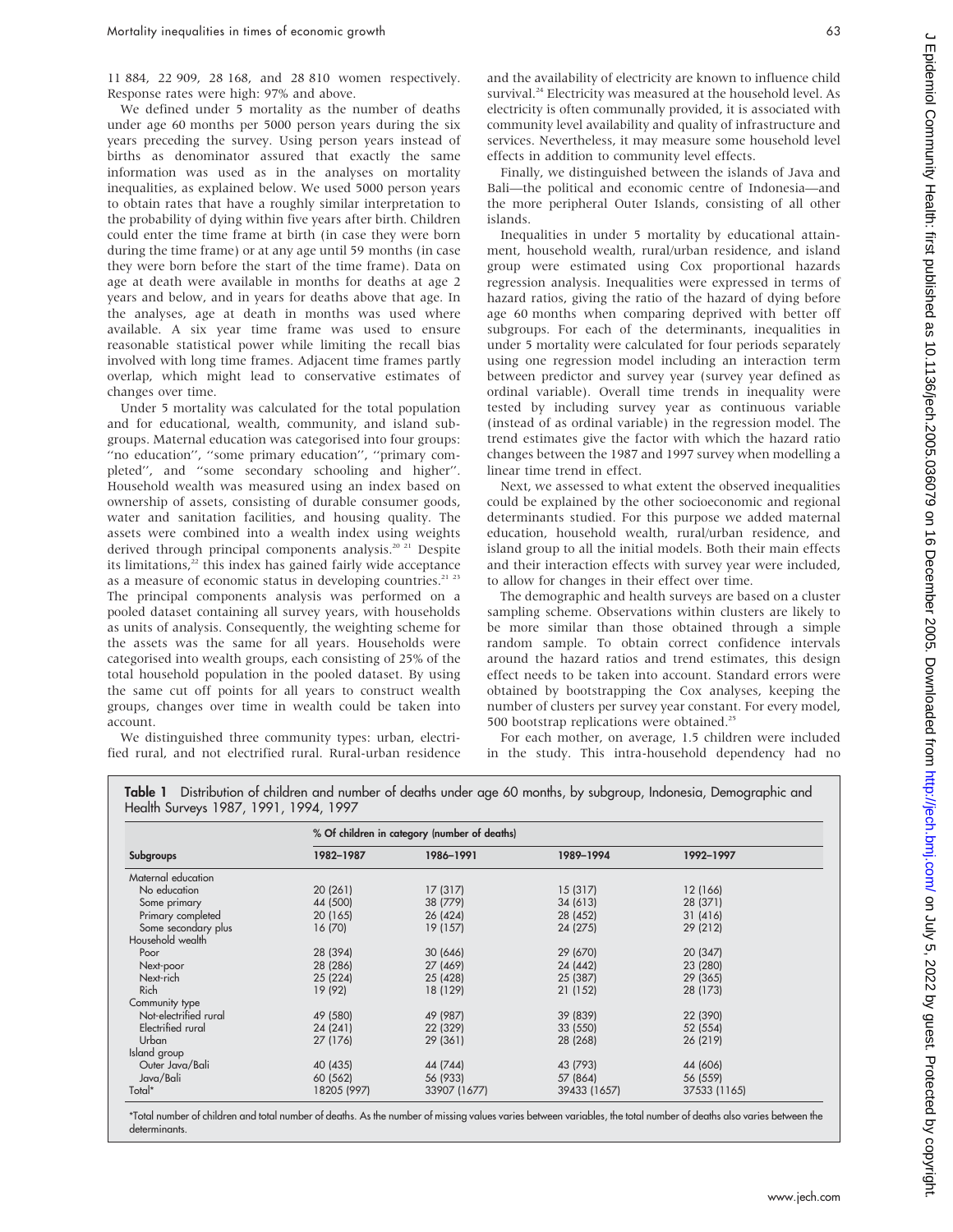| Subgroup              |                   | Under 5 mortality rates (number of deaths/5000 person years)            |                                                       |         |                            |                                         |
|-----------------------|-------------------|-------------------------------------------------------------------------|-------------------------------------------------------|---------|----------------------------|-----------------------------------------|
|                       | 1982-87           | 1986-91                                                                 | 1989-94                                               | 1992-97 | % Decline<br>between first | and last period Trend estimate (95%CI)* |
| Total                 | 105.7             | 101.7                                                                   | 85.6                                                  | 60.6    | 43                         |                                         |
| Maternal education    |                   |                                                                         |                                                       |         |                            |                                         |
| No education          | 137.9             | 110.3                                                                   | 113.1                                                 | 74.9    | 46                         |                                         |
| Some primary          | 121.3             | 123.3                                                                   | 92.8                                                  | 68.3    | 44                         |                                         |
| Primary completed     | 88.8              | 100.5                                                                   | 84.2                                                  | 69.8    | 21                         |                                         |
| Some secondary plus   | 45.4              | 51.0                                                                    | 60.0                                                  | 37.7    | 17                         |                                         |
| Rate difference       | 92.5              | 59.3                                                                    | 53.1                                                  | 37.2    |                            |                                         |
| Hazard ratiot         |                   | 2.00 (1.60, 2.50) 1.69 (1.45, 1.97) 1.58 (1.33, 1.89) 1.52 (1.27, 1.82) |                                                       |         |                            | $0.88$ (0.68, 1.13)                     |
| Household wealth      |                   |                                                                         |                                                       |         |                            |                                         |
| Poor                  | 151.3             | 135.0                                                                   | 119.9                                                 | 93.1    | 38                         |                                         |
| Next-poor             | 109.3             | 103.5                                                                   | 96.1                                                  | 61.9    | 43                         |                                         |
| Next-rich             | 94.7              | 103.8                                                                   | 79.0                                                  | 64.8    | 32                         |                                         |
| Rich                  | 50.1              | 43.8                                                                    | 36.7                                                  | 32.4    | 35                         |                                         |
| Rate difference       | 101.2             | 91.2                                                                    | 83.3                                                  | 60.7    |                            |                                         |
| Hazard ratiot         | 1.70 (1.38, 2.08) |                                                                         | 1.48 (1.26, 1.74) 1.78 (1.47, 2.16) 1.57 (1.27, 1.95) |         |                            | $1.04$ (0.81, 1.33)                     |
| Community type        |                   |                                                                         |                                                       |         |                            |                                         |
| Not electrified rural | 126.9             | 124.0                                                                   | 112.4                                                 | 92.7    | 27                         |                                         |
| Electrified rural     | 108.2             | 89.1                                                                    | 84.3                                                  | 55.1    | 49                         |                                         |
| Urban                 | 66.9              | 74.7                                                                    | 49.9                                                  | 44.0    | 34                         |                                         |
| Rate difference       | 60.1              | 49.3                                                                    | 62.5                                                  | 48.8    |                            |                                         |
| Hazard ratio‡         |                   | 1.84 (1.48, 2.28) 1.61 (1.25, 2.06) 2.24 (1.66, 3.01) 2.18 (1.70, 2.80) |                                                       |         |                            | 1.36 (0.99, 1.86)                       |
| Island group          |                   |                                                                         |                                                       |         |                            |                                         |
| Outer Islands         | 117.9             | 102.8                                                                   | 94.4                                                  | 72.9    | 38                         |                                         |
| Java/Bali             | 97.9              | 100.8                                                                   | 78.8                                                  | 51.2    | 48                         |                                         |
| Rate difference       | 20.0              | 2.0                                                                     | 15.6                                                  | 21.7    |                            |                                         |
| Hazard ratio§         |                   | 1.16 (0.92, 1.46) 1.01 (0.84, 1.22) 1.21 (1.02, 1.45) 1.43 (1.17, 1.74) |                                                       |         |                            | $1.27$ (0.96, 1.67)                     |

\*The trend estimates give the (multiplying) factor with which the hazard ratio changes between 1987 and 1997 when modelling a linear time trend in effect using data from all four surveys. +Comparing the two lowest with the two highest categories. ‡Comparing "not electrified rural" with "urban". §Comparing Outer Islands with Java/Bali.

noticeable effect on the standard errors. Cox analyses and bootstraps were done in S-PLUS 6.0.

Inequalities were also calculated for infant mortality (mortality under age 12 months) and child mortality (mortality between age 12 and 59 months) separately, as the strength of the effects of the studied determinants is known to vary with the age of children.

Finally, a first step towards explaining time trends in inequality was set by calculating time trends in health care use for educational and island subgroups.

Table 3 Multivariate analyses: trends in inequality in under 5 mortality by socioeconomic and regional groups, Indonesia, 1982–1997

|                                     | Hazard ratios (95%CI): univariate and after adjustment |             |           |           |      |           |           |      |           |           |      |           |
|-------------------------------------|--------------------------------------------------------|-------------|-----------|-----------|------|-----------|-----------|------|-----------|-----------|------|-----------|
|                                     | 1982-87                                                |             |           | 1986-91   |      | 1989-94   |           |      | 1992-97   |           |      |           |
|                                     | <b>HR</b>                                              | 95%         | <b>CI</b> | <b>HR</b> | 95%  | <b>CI</b> | <b>HR</b> | 95%  | <b>CI</b> | <b>HR</b> | 95%  | <b>CI</b> |
| Maternal education<br>Adjusted for: | 2.00                                                   | 1.60        | 2.50      | 1.69      | 1.45 | 1.97      | 1.58      | 1.33 | 1.89      | 1.52      | 1.27 | 1.82      |
| Household wealth                    |                                                        | 1.62 1.29   | 2.04      | 1.44      | 1.23 | 1.69      | 1.27      | 1.05 | 1.53      | 1.26      | 1.04 | 1.52      |
| Community type                      | 1.80                                                   | 1.43        | 2.25      | 1.56      | 1.32 | 1.84      | 1.38      | 1.15 | 1.64      | 1.32      | 1.10 | 1.59      |
| Island group                        |                                                        | 1.97 1.56   | 2.49      | 1.68      | 1.44 | 1.96      | 1.58      | 1.33 | 1.88      | 1.52      | 1.28 | 1.81      |
| All                                 | 1.62                                                   | 1.28        | 2.04      | 1.42      | 1.21 | 1.67      | 1.26      | 1.05 | 1.51      | 1.25      | 1.03 | 1.51      |
| Household wealth<br>Adjusted for:   | 1.70                                                   | 1.38        | 2.08      | 1.48      | 1.26 | 1.74      | 1.78      | 1.47 | 2.16      | 1.57      | 1.27 | 1.95      |
| Maternal education                  |                                                        | 1.32 1.08   | 1.62      | 1.18      | 0.99 | 1.41      | 1.52      | 1.21 | 1.91      | 1.29      | 1.04 | 1.60      |
| Community type                      | 1.46                                                   | 1.13        | 1.90      | 1.27      | 1.01 | 1.59      | 1.41      | 1.15 | 1.72      | 1.23      | 0.96 | 1.57      |
| Island group                        | 1.69                                                   | 1.40        | 2.04      | 1.49      | 1.24 | 1.80      | 1.77      | 1.46 | 2.14      | 1.51      | 1.22 | 1.88      |
| All                                 |                                                        | 1.24 0.97   | 1.58      | 1.09      | 0.88 | 1.35      | 1.27      | 1.03 | 1.55      | 1.06      | 0.84 | 1.36      |
| Community type*<br>Adjusted for:    | 1.84                                                   | 1.48        | 2.28      | 1.61      | 1.25 | 2.06      | 2.24      | 1.66 | 3.01      | 2.18      | 1.70 | 2.80      |
| Maternal education                  |                                                        | $1.42$ 1.13 | 1.79      | 1.26      | 0.96 | 1.64      | 1.84      | 1.38 | 2.46      | 1.70      | 1.32 | 2.20      |
| Household wealth                    | 1.23                                                   | 0.93        | 1.62      | 1.14      | 0.83 | 1.57      | 1.43      | 1.05 | 1.94      | 1.44      | 1.06 | 1.95      |
| Island group                        | 1.81                                                   | 1.46        | 2.25      | 1.63      | 1.26 | 2.11      | 2.20      | 1.66 | 2.92      | 2.02      | 1.57 | 2.60      |
| All                                 | 1.15                                                   | 0.84        | 1.57      | 1.06      | 0.77 | 1.46      | 1.38      | 0.98 | 1.93      | 1.19      | 0.86 | 1.63      |
| Island group<br>Adjusted for:       | 1.16                                                   | 0.92        | 1.46      | 1.01      | 0.84 | 1.22      | 1.21      | 1.02 | 1.45      | 1.43      | 1.17 | 1.74      |
| Maternal education                  |                                                        | 1.12 0.90   | 1.39      | 1.02      | 0.85 | 1.23      | 1.24      | 1.05 | 1.47      | 1.55      | 1.26 | 1.90      |
| Household wealth                    | 1.13                                                   | 0.90        | 1.42      | 0.95      | 0.79 | 1.15      | 1.12      | 0.93 | 1.34      | 1.30      | 1.05 | 1.59      |
| Community type                      | 1.10                                                   | 0.86        | 1.40      | 0.95      | 0.78 | 1.15      | 1.07      | 0.89 | 1.29      | 1.24      | 1.01 | 1.53      |
| All                                 |                                                        | 1.10 0.89   | 1.37      | 0.99      | 0.82 | 1.19      | 1.11      | 0.93 | 1.33      | 1.35      | 1.10 | 1.67      |

To minimise residual confounding, we used narrow educational and wealth groups (consisting of four categories) when adjusting for education and for wealth. \*Comparing ''not electrified rural'' with urban.

 $\subset$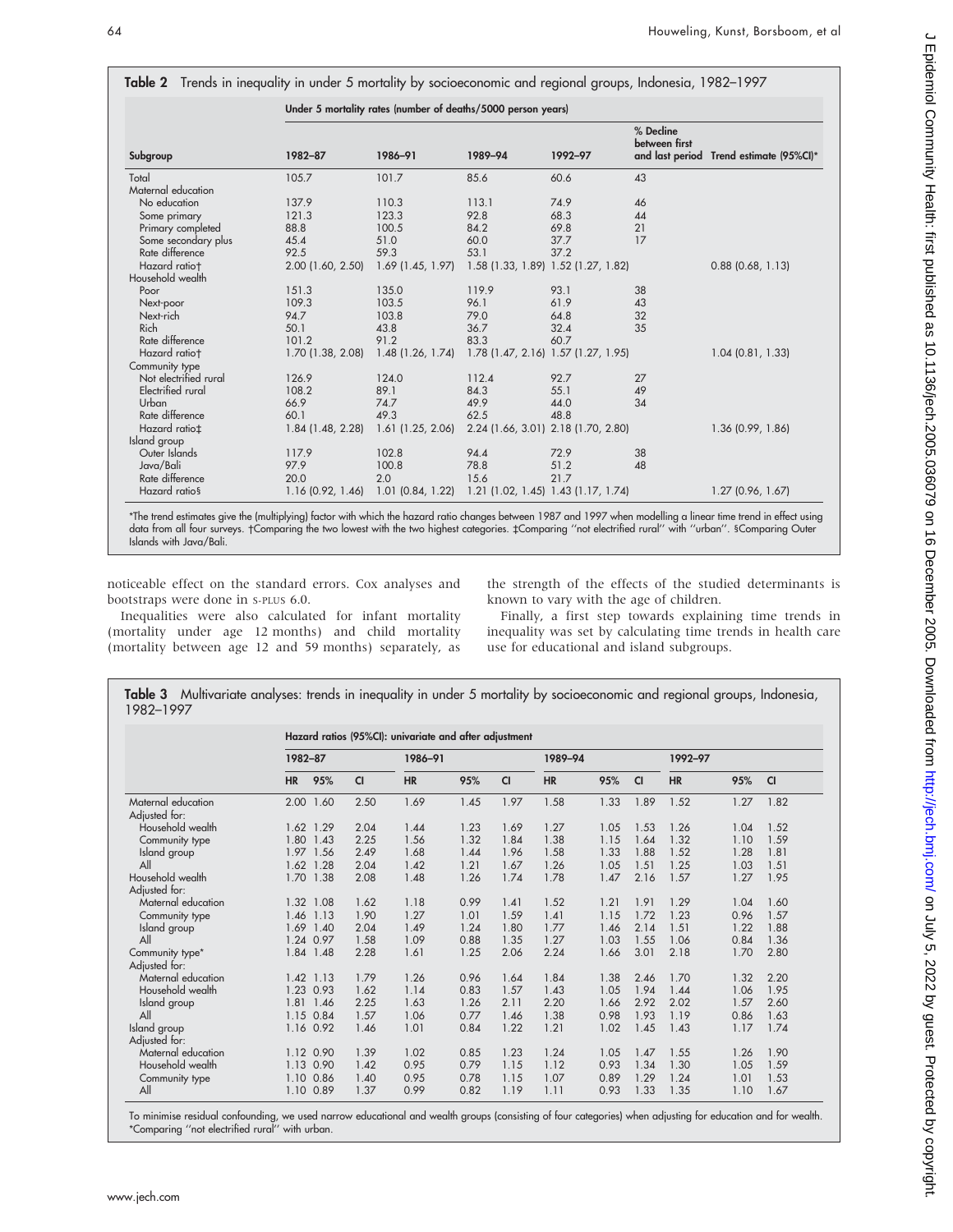## RESULTS

During the 1980s and 1990s, the Indonesian population has become better educated and wealthier. This is reflected in an increase in the proportion of children born to mothers with at least some secondary education and a decrease in the proportion of children born in poor or next-poor households (table 1). The proportion of children born in not-electrified rural areas decreased by more than 50%.

Table 2 shows time trends in under 5 mortality. Total under 5 mortality declined by 43% between the 1987 and 1997 survey. All socioeconomic and regional groups experienced improvements in survival. Small deviations from the monotonic mortality decline are possibly attributable to chance. The more substantial mortality increases between the first and second survey among children of higher educated, nextrich, and urban women seemed to be concentrated in the province of West Java (results not shown). The causes of this mortality increase remain unknown.

Children born to low educated mothers experienced stronger mortality declines than children of high educated mothers. Hence, the educational mortality gap decreased systematically. In 1982–87, children of low educated mothers were twice as likely to die before their 5th birthday compared with children of high educated mothers. This mortality gap decreased to a ratio of 1.52 in 1992–1997. The decrease was not statistically significant, as indicated by the 95%CI around the trend estimate. When comparing the two extreme educational groups, ''no education'' and ''some secondary plus'', a not statistically significant decline in inequality was seen, from a ratio of 3.42 (95%CI 2.41, 4.85) in 1982–87 to 2.54 (95%CI 1.87, 3.46) in 1992–97. Mortality differences between the lowest three educational groups virtually disappeared in 1992–97.

An irregular pattern of change over time was seen for mortality inequalities according to household wealth. Nevertheless, absolute poor-rich inequalities decreased, because of stronger absolute mortality declines among poorer groups.

The relative mortality gap between urban and notelectrified rural areas widened. This increase was borderline

|                                         | % Of population               |               |                              |    |  |  |
|-----------------------------------------|-------------------------------|---------------|------------------------------|----|--|--|
|                                         | <b>Educational attainment</b> |               | <b>Island</b> group          |    |  |  |
|                                         | Low educated                  | High educated | Outer<br>Java/Bali Java/Bali |    |  |  |
| Measles vaccination coverage*           |                               |               |                              |    |  |  |
| <b>DHS 1987</b>                         |                               |               |                              |    |  |  |
| DHS 1991                                | 47                            | 67            | 47                           | 66 |  |  |
| <b>DHS 1994</b>                         | 46                            | 74            | 58                           | 66 |  |  |
| <b>DHS 1997</b>                         | 56                            | 78            | 70                           | 72 |  |  |
| absolute change between 1991-97†        | 9                             | 11            | 23                           | 6  |  |  |
| Antenatal care <sup>+</sup>             |                               |               |                              |    |  |  |
| <b>DHS 1987</b>                         |                               |               |                              |    |  |  |
| <b>DHS 1991</b>                         | 70                            | 90            | 75                           | 84 |  |  |
| <b>DHS 1994</b>                         | 78                            | 94            | 84                           | 90 |  |  |
| <b>DHS 1997</b>                         | 85                            | 97            | 91                           | 94 |  |  |
| absolute change between 1991-97†        | 15                            | 6             | 16                           | 10 |  |  |
| Skilled delivery attendances            |                               |               |                              |    |  |  |
| <b>DHS 1987</b>                         | 24                            | 57            | 45                           | 31 |  |  |
| DHS 1991                                | 20                            | 51            | 38                           | 33 |  |  |
| <b>DHS 1994</b>                         | 21                            | 54            | 44                           | 37 |  |  |
| <b>DHS 1997</b>                         | 26                            | 61            | 52                           | 47 |  |  |
| absolute change between 1991-97†        | 6                             | 10            | 14                           | 14 |  |  |
| Births with tetanus vaccination¶        |                               |               |                              |    |  |  |
| <b>DHS 1987</b>                         |                               |               |                              |    |  |  |
| <b>DHS 1991</b>                         | 46                            | 71            | 48                           | 67 |  |  |
| <b>DHS 1994</b>                         | 53                            | 76            | 57                           | 73 |  |  |
| <b>DHS 1997</b>                         | 60                            | 80            | 68                           | 77 |  |  |
| absolute change between 1991-97†        | 14                            | 9             | 21                           | 10 |  |  |
| Current use of modern family planning** |                               |               |                              |    |  |  |
| <b>DHS 1987</b>                         | 35                            | 49            | 33                           | 44 |  |  |
| <b>DHS 1991</b>                         | 38                            | 50            | 37                           | 47 |  |  |
| <b>DHS 1994</b>                         | 42                            | 54            | 42                           | 52 |  |  |
| <b>DHS 1997</b>                         | 45                            | 55            | 45                           | 55 |  |  |
| absolute change between 1991-97†        | 8                             | 5             | 8                            | 8  |  |  |
| Knowledge of ORS++                      |                               |               |                              |    |  |  |
| <b>DHS 1987</b>                         |                               |               |                              |    |  |  |
| DHS 1991                                | 76                            | 95            | 81                           | 89 |  |  |
| <b>DHS 1994</b>                         | 78                            | 96            | 87                           | 88 |  |  |
| <b>DHS 1997</b>                         | 83                            | 96            | 90                           | 92 |  |  |
| absolute change between 1991-97†        | 7                             | 1             | 9                            | 3  |  |  |

Low educated: no education or some primary, high educated: primary completed or higher. DHS: Demographic and Health Surveys. In DHS 1987, data were not available for a number of indicators. \*Measles: % of surviving children age 12–23 months (at time of survey) with measles vaccination, by vaccination card or mother's report. †Measures the absolute change in rate between DHS 1991 and 1997. ‡Antenatal care: % of births in the five years before the survey for which a woman received at least one antenatal care consultation from a medically trained person, defined as a doctor, nurse, or nurse midwife. 1Skilled delivery attendance: % of births in the five years before the survey that were attended to by a medically trained person, defined as a doctor, nurse, or nurse midwife. ¶Births with tetanus vaccination: % pregnancies during which tetanus toxoid injections were given to avoid convulsions after birth. \*\*Current use of modern family planning methods: % of married women aged 15–49 years. †† Knowledge of ORS: % mothers having heard of ORS (oral rehydration) for treating children with diarrhoea.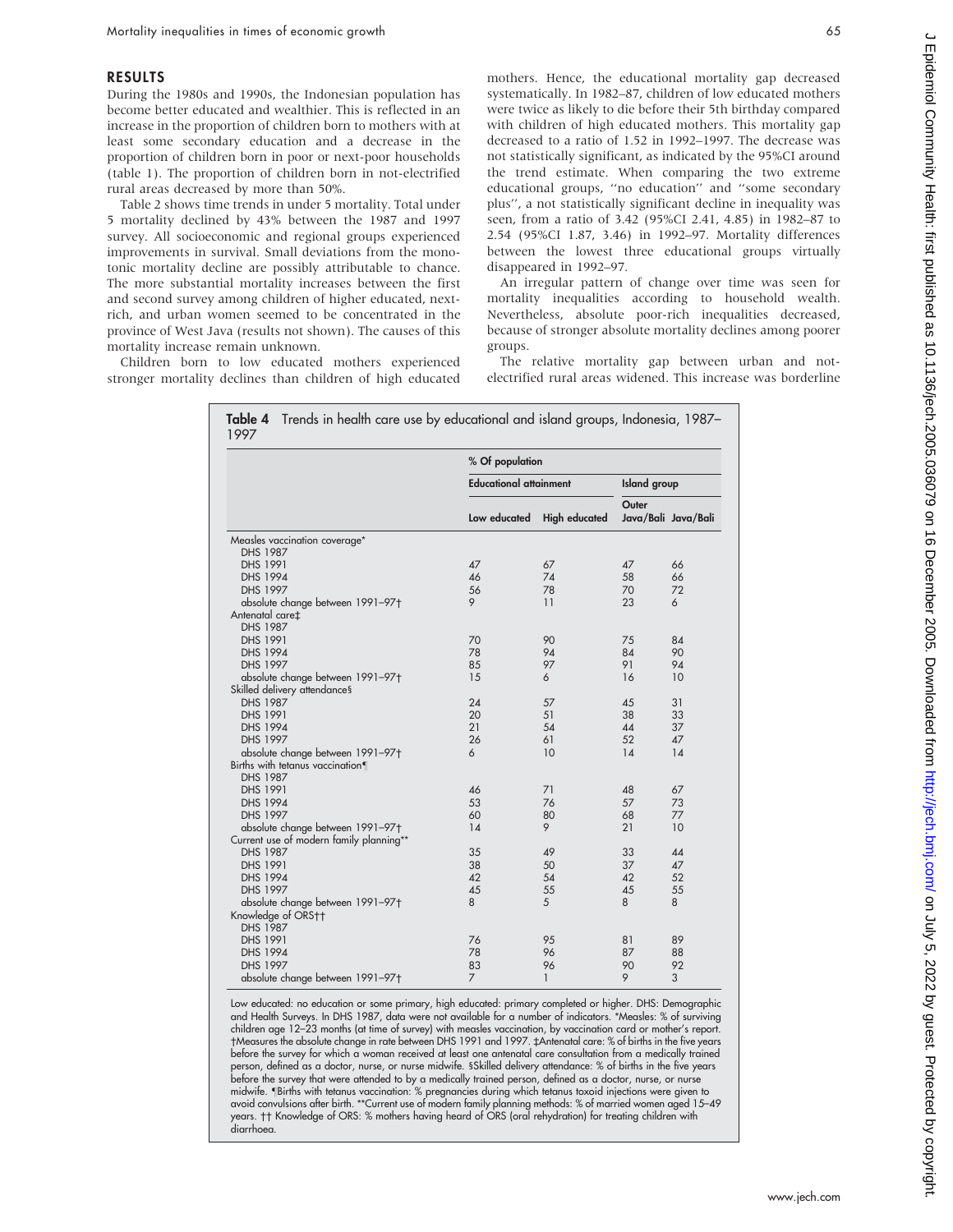significant. In 1992–97, under 5 mortality in not-electrified rural areas was 2.18-fold higher than in urban areas (95%CI 1.70, 2.80). Mortality inequalities between not-electrified and electrified rural areas increased statistically significantly (results available on request).

Mortality differences between Java/Bali and the Outer Islands were small or non-existent during the 1980s. These inequalities, however, emerged and increased during the 1990s, because of stronger mortality declines on Java/Bali. In 1992–97, under 5 mortality on the Outer Islands was 1.44 fold higher than on Java/Bali (95%CI 1.17, 1.74). This increase was borderline significant.

Table 3 shows the extent to which the observed inequalities were explained by other factors. Educational mortality inequalities were partly (50% in 1992–97) explained by household wealth. However, the observed decline over time in educational mortality inequalities was not explained by household wealth (this decline was also seen after adding wealth to the regression model). This was checked and confirmed by using three alternative wealth measures, such as a regression model including all wealth indicators separately as dummies (see appendix available on line). Nor was the observed decline in inequalities explained by rural/urban residence or island group.

Mortality differences between poor and rich children were for about 50% explained by maternal education. In 1992–97, for example, the hazard ratio after adjustment for education (1.29) was about halfway between 1 (indicating no effect) and 1.57 (the univariate effect of wealth). Household wealth lost most of its statistically significant association with under 5 mortality after adjusting for education, rural/urban residence and island group, with 95%CIs including 1 in three of the four periods.

Differences in under 5 mortality between urban and notelectrified rural communities were largely explained by household wealth, maternal education, and to a lesser extent by island group. Only in 1989–94, substantial inequalities remained after adjusting for the above mentioned factors.

The widening mortality gap between Java/Bali and the Outer Islands was partly explained by household wealth, and more strongly by rural/urban residence. Adjustment for education showed that the greater improvements in educational attainment on the Outer Islands dampened the trend of widening regional mortality inequalities. In 1992–97, a moderately large and statistically significant mortality gap remained between the island groups after adjusting for all factors.

Socioeconomic and regional inequalities in child (12– 59 months) mortality were overall substantially larger than those in infant (0–11 months) mortality, especially in later periods (see appendix available on line). Educational inequalities seem to decline for both infant and child mortality. Neither trends were, however, statistically significant. Inequalities in child mortality by household wealth and between urban and not-electrified rural areas increased strongly and significantly. Time trends in inequality in infant mortality by these factors were weaker and not significant. The gap between island groups in infant and child mortality increased over time, although the changes were not statistically significant.

Health care use has, overall, increased (table 4). Low educated mothers probably experienced somewhat stronger increases in antenatal care, tetanus vaccination, family planning, and knowledge of oral rehydration solution. Conversely, higher educated mothers probably experienced a somewhat stronger increase in skilled delivery attendance. Educational inequalities in skilled delivery attendance, and measles and tetanus vaccination remained large.

## What this paper adds

- Time trends in mortality inequalities have rarely been described in such detail for a low income country.
- We are the first to show for Indonesia that children of low educated mothers experienced at least as strong mortality declines as children of high educated mothers. Hence, the gap in under 5 mortality between the low and high educated possibly narrowed.
- However, peripheral areas seem to lag behind the progress in under 5 survival experienced by urban areas and the central islands of Java and Bali.

On the Outer Islands, health care use (especially measles vaccination, antenatal care, and tetanus vaccination) improved considerably over time. Whereas in 1991 utilisation rates were substantially lower on the Outer Islands than on Java/Bali, this difference was generally smaller or had disappeared in 1997.

## DISCUSSION

Under 5 mortality declined substantially in Indonesia during the 1980s and 1990s. This decline seems to be unequally distributed across socioeconomic groups and across regions. The mortality declines were possibly stronger among children of low educated mothers than children of high educated mothers. Hence, the mortality gap between the low and high educated possibly narrowed. Peripheral areas lag behind the mortality progress experienced by urban areas and the central islands of Java and Bali. Irregular time trends were seen for relative inequalities according to household wealth. Absolute mortality inequalities generally decreased over time.

Educational inequalities in under 5 mortality nevertheless remained substantial during the last study period. Under 5 mortality was 2.5-fold higher among children of uneducated mothers than among children of mothers with some secondary education. Also regional inequalities were large. Indonesia, with a population of over 200 million, would achieve tremendous gains in under 5 survival if disadvantaged groups and regions would reach the same mortality levels as the better off.

Differences in under 5 mortality between children of women with/without primary education virtually disappeared over time, suggesting that, under conditions prevailing in 1997, only improvements in female education beyond primary school level would substantially improve under 5 survival.

## Evaluating the data and methods

When evaluating the observed decline in educational mortality inequalities, two issues should be considered.

## Policy implications

- The stable or declining inequalities in under 5 mortality by maternal education challenge the assumption that socioeconomic mortality inequalities tend to rise during a period of rapid economic growth.
- Our paper suggests that an equitable distribution of the benefits of economic growth in general and rural development in particular may be important factors for preventing widening inequalities in under 5 mortality.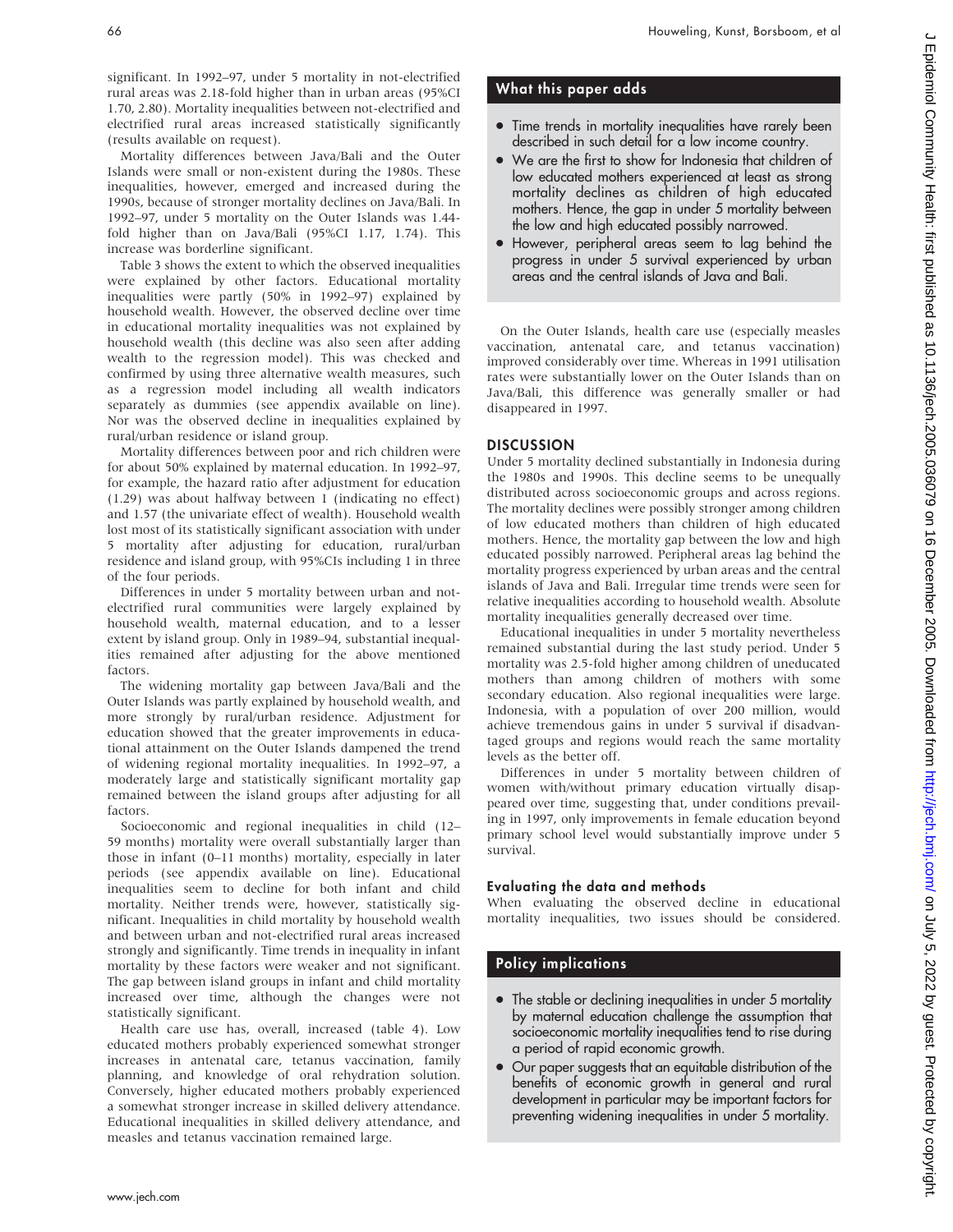Firstly, there was not enough statistical power to exclude the possibility that this decline was attributable to chance variations. The limited statistical power is related to the necessary adjustment for cluster sampling in the Demographic and Health Surveys, an adjustment that many studies omit. Even with huge datasets like the Indonesian Demographic and Health Surveys, it remains difficult to precisely establish time trends in inequality. Nevertheless, the systematic nature of the decline in inequality over four periods, and the similar pattern observed for infant and child mortality, does suggest this decline was real. Important to note, there are no indications that educational mortality inequalities increased over time. Secondly, the observed decline in inequality cannot be explained by a stronger negative selection of the low educated over time. Negative selection means that as having a low educational attainment becomes more an exception (table 1), it is increasingly associated with characteristics that instigate high mortality. Such an increased selection would imply increasing, instead of decreasing inequalities.

The irregular time trends in inequality according to household wealth are possibly attributable to problems with comparability of the wealth measure over time. It is not likely that the effect of wealth fluctuates strongly within short periods of time, perhaps except in the case of severe economic or societal disruption. Whereas the wealth index has gained fairly wide acceptance as measure of economic status in developing countries, its usefulness in time trend analyses seems to be restricted. Future research should pay attention to improving the wealth index in this respect.

### Explaining the results

Stable or declining educational inequalities in under 5 mortality are remarkable, as they contrast with indications that mortality inequalities generally increase in times of rapid economic growth.10–13 Especially educational inequalities can be expected to increase, as maternal education has been shown to be a crucial factor in adopting ''modern'' health behaviour and taking advantage of new health technologies.<sup>26 27</sup> We will discuss three explanations for the observed narrowing mortality gap. Thereafter, we will discuss explanations for the increasing regional inequalities.

Firstly, mortality inequalities might decline once the better off have reached a (contextually defined) saturation point beyond which further improvements are not attainable.<sup>11</sup> This, however, cannot explain our results. Even if further mortality declines were difficult to attain among the highest educated, they were attainable among all other educational groups. Yet, also among these groups, a clear gradient was seen, with the lower educated experiencing stronger mortality declines.

Secondly, an increased availability of health care and family planning services may have contributed to faster declines in under 5 mortality among the low educated.<sup>28</sup> <sup>29</sup> In Indonesia, the network of community health centres that was set up throughout the country during the  $1970s$ ,<sup>15</sup> was expanded with lower level sub-centres and village health posts during the 1980s.<sup>17</sup> Although health facilities have increased in quantity, there are important concerns over quality and accessibility for the poor.17 We found no strong indication that increased health care use contributed to the observed narrowing mortality gap. The trends in health care use only differed slightly between educational groups, and the strongest increases were not consistently concentrated among the lower educated. Another study showed that the total fertility rate declined most strongly, from 3.7 births in 1984 to 2.7 in 1997, among uneducated women, whereas it remained stable at around 2.6 births among the high educated.30 Lower fertility rates are, via longer birth intervals, associated with lower under 5 mortality rates.<sup>31 32</sup> This may have contributed to the observed decline in educational inequalities in under 5 mortality in general, and in infant mortality in particular.

Finally, an equal sharing of economic growth across socioeconomic groups may contribute to a faster mortality decline among the low educated. An equitable income distribution and the accompanying poverty decline have been lauded as one of the hallmarks of Indonesia's high economic growth.<sup>15 16</sup> The poor-rich ratio of household expenditure had not fundamentally changed since the 1970s, showing that both groups benefited about equally from the economic boom.<sup>16</sup> The poverty decline may have disproportionately benefited the low educated. Nevertheless, household wealth could not explain, in a multivariate analysis, the observed decline in educational mortality inequalities. Moreover, the availability of water and sanitation facilities did not change substantially (results available on request). More specific mechanisms, such as an improvement in the nutritional status of mothers and young children, may have been at work. It has been estimated that malnutrition is an underlying factor in 54% of all child deaths in Indonesia.<sup>33</sup> Malnutrition has declined steadily during the economic growth period, thanks to the Green Revolution and the government's pro-active food policy.<sup>16</sup> Moreover, socioeconomic differences in child malnutrition declined in Indonesia during the 1990s.<sup>34</sup>

The small mortality differences between Java/Bali and the Outer Islands during the 1980s might have been partly related to the mildly equalising fiscal flows between the centre and periphery during the mid-1970s until the early 1990s.16 In the early 1990s, economic growth became more concentrated on Java.15 In rural Java/Bali, the prevalence of household poverty decreased somewhat faster and the percentage of children living without electricity declined much faster than in rural areas of the Outer Islands (results available on request). Our multivariate analysis confirmed that the increasing mortality gap between Java/Bali and the Outer Islands might be partly explained by a faster rural development on Java/Bali.

Differential trends in health care use and fertility cannot explain the increasing mortality gap between the island groups. Improvements in health care use were much stronger on the Outer Islands than on Java/Bali. Others have shown that also declines in total fertility were stronger on the Outer Islands.<sup>30</sup>

Summarising, during the Asian economic boom, children of low educated mothers experienced at least as strong mortality declines as children of high educated mothers. Hence, the mortality gap between the low and high educated possibly narrowed. This was not a necessity, caused by "saturation" in the mortality decline among the higher educated. Rather, the Indonesian economic and political context has probably been conducive to this development. The reasonably equitable distribution of economic growth across socioeconomic groups in Indonesia<sup>15 16</sup> may have prevented rising educational inequalities in mortality. The specific mechanisms that contributed to the observed decline in inequality are, however, uncertain. Whereas improvements in household wealth seemed not to explain the observed trend, improved nutritional status among low educated mothers and their children might be an explanation. Unequal economic growth between the central islands of Java/Bali and the more peripheral Outer Islands, and especially a faster rural development on Java/Bali, may have contributed to the increasing regional mortality inequalities. This suggests that the diverging trends in mortality inequalities by education and island group might be explained by the same mechanism—that is, distribution of economic growth.